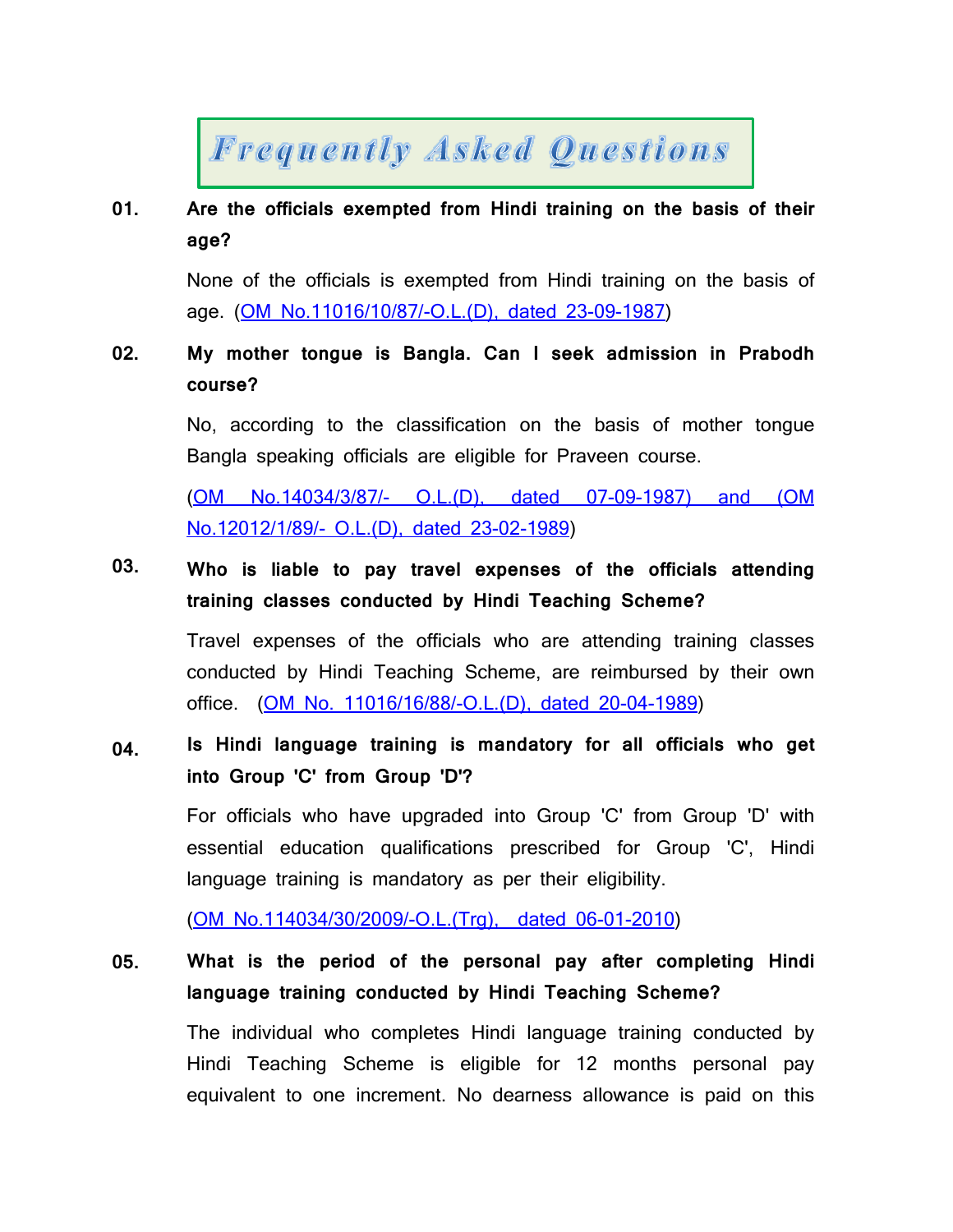increment. (OM [No.12016](faqpdf/5E1.pdf)/2/78/- O.L.(D), dated 10-01-79 and OM [No.12014](faqpdf/5E1.pdf)/2/76/- O.L.(D), dated 02-09-76)

#### **06. My mother tongue is Oriya. Am I eligible for incentive on passing Prabodh examination?**

No, Oriya-speaking officials start their training from Praveen. Moreover, officials who voluntary undergo training will not be given any incentives. (OM [No.14034](faqpdf/2E.pdf)/3/87/- O.L.(D), dated 07-09-1987)

(OM [No.12012](faqpdf/2E.pdf)/1/89/- O.L.(D), dated 23-02-1989)

**07. Are the officials, for whom Prabodh course is prescribed as the final course, entitled for personal pay for one year?**

Yes, the non-gazetted officials for whom Prabodh course is prescribed as the final course are entitled for personal pay equivalent to one increment only if they pass the exam with 55% or more marks. Gazetted officers are not entitled for personal pay on passing Prabodh exam.(OM No.12016/2/78/- O.L.(D), dated 10-01-79)

(OM No.12014/2/76/- O.L.(D), dated 02-09-76)

**08. Are the gazetted officers for whom Praveen course is prescribed as the final course and passing this course with 55% or more marks, entitled for personal pay?**

> No, It is mandatory for gazetted officers to pass the Praveen exam with 60% marks or more for getting personal pay.

(OM No.12016/2/78/- O.L.(D), dated 10-01-79)

(OM No.12014/2/76/- O.L.(D), dated 02-09-76)

**09. After passing Hindi Teaching Scheme exams, the Central Govt. employees are paid personal pay, cash awards or incentives. Is income tax payable on these awards?**

> Cash award and lump-sum cash award, which are given to Central Govt. employees on passing Hindi Teaching Scheme exams, are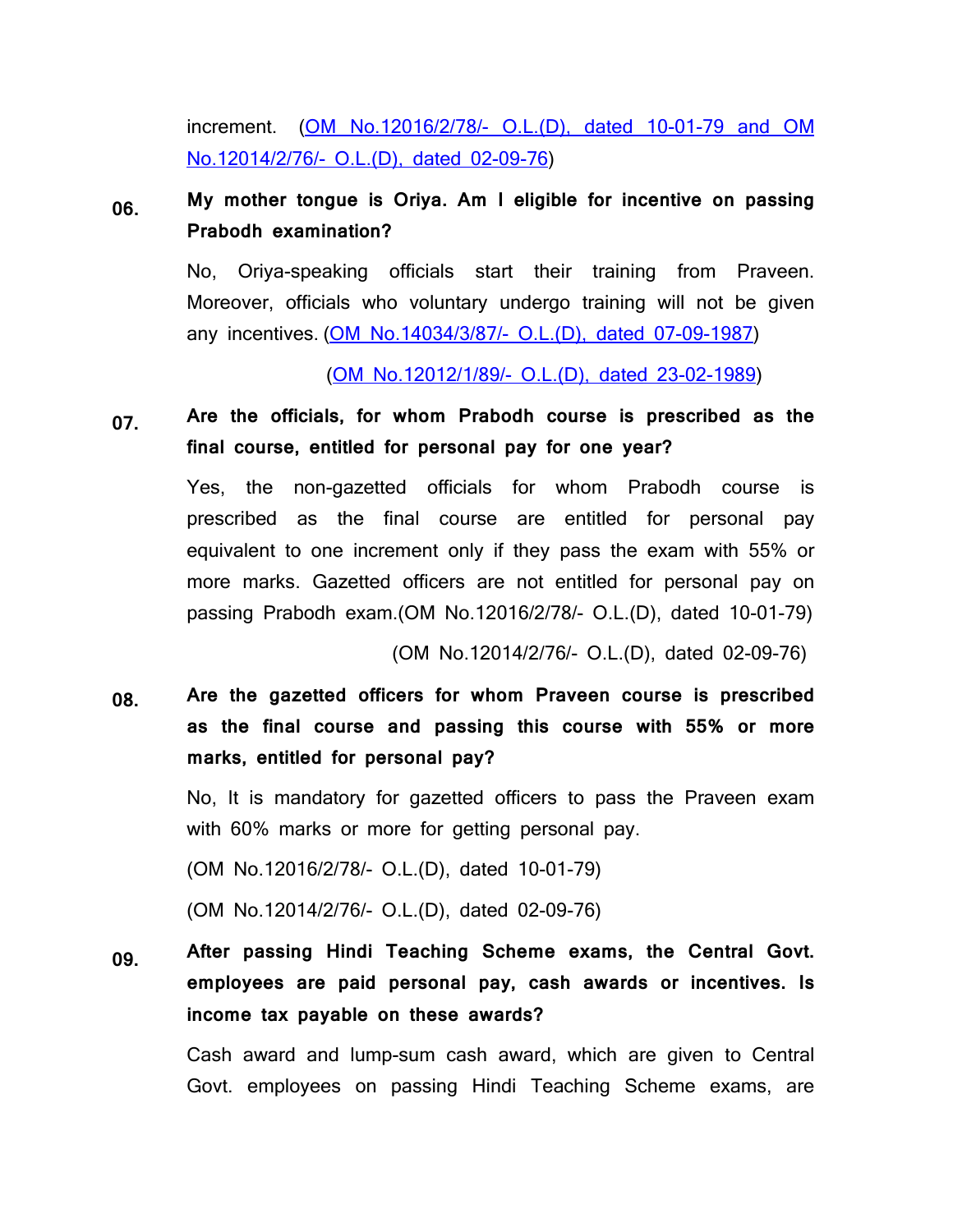exempted from income tax.

(OM No. [24/18/87-IT/A1](faqpdf/9E.pdf) Dated 31/03/87)

**10. Is compensatory leave given to the trainees who appear for Hindi examination conducted by Hindi Teaching Scheme held on Saturday/Sunday?**

> Yes, compensatory leave is given to the trainees, who appear for the examination held on Saturday/Sunday.

**11. We have appointed a few employees in our office on contract/ adhoc basis. Is Hindi training mandatory for such officials?**

> No, as per rule, the contract/adhoc officials cannot be given Hindi training. (OM No. [12011/12/82-OL\(D\)](faqpdf/11E.pdf) Dated 08/02/1984)

**12. What is the duration for short term full time intensive Hindi language training programs?**

> The period for short term full time intensive Hindi language training programs is as follows: -

- a) Prabodh 25 working days
- b) Praveen 20 working days
- c) Pragya 15 working days
- d) Parangat 20 working days

(OM regarding [Prabodh/Praveen/Pragya](faqpdf/12E.pdf) course- regarding)

(OM [12012/03/2015-OL\(Policy\)](faqpdf/12E.pdf) dated 22/04/2015)

**13. How many short term full time intensive Hindi Language training programs are conducted in a year by the institute?**

> The institute conducts three sessions of short term full time intensive Hindi language training programs in a year**.**

**14. Is there any hostel arrangement for the trainees nominated for short term full time intensive Hindi Language training programs?**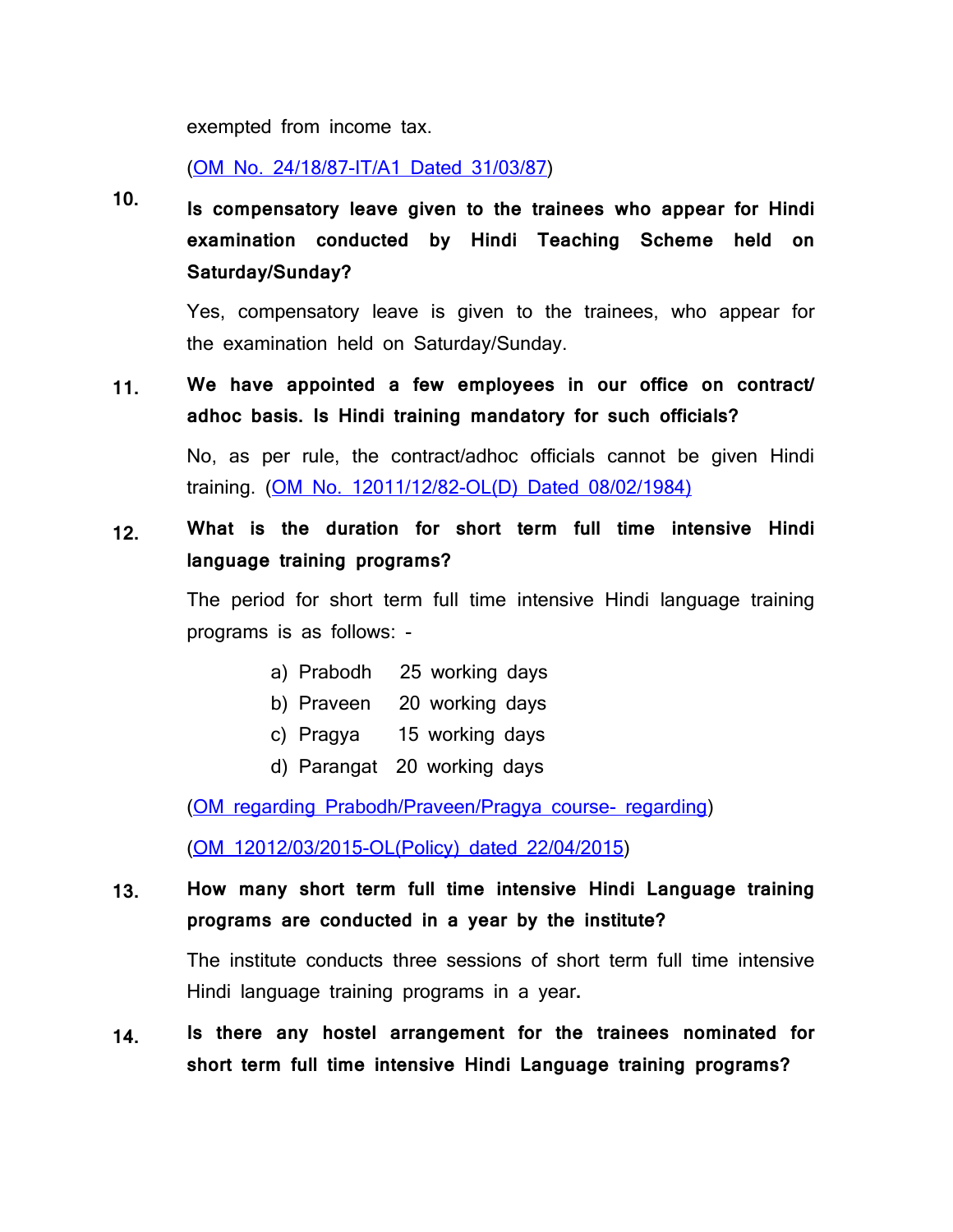The trainees nominated for short term full time intensive Hindi Language training programs are provided with hostel facility only in Delhi on the basis of first come first served basis.

**15. What is the duration for Hindi language correspondence course and when does the session start?**

> Duration for the Hindi language correspondence course is one year. The session starts from July and exams are held in May. [\(O.M.](faqpdf/15E-1.pdf))

**Is it mandatory to send filled up answer-sheets, received during Hindi language correspondence course?**

Yes, it is mandatory to send filled up answer sheets for internal assessment of the candidates who are pursuing Prabodh, Praveen or Pragya course through correspondence.  $(0.M.)$ 

#### **17. How to resolve the difficulties faced while learning Hindi language through correspondence?**

In order to resolve the difficulties of the candidates learning Hindi language through correspondence course, personal contact programs are conducted across the country.  $(O.M.)$  $(O.M.)$ 

**Where is the personal contact programs conducted for Hindi correspondence courses?**

On the basis of number of trainees and demand of offices, personal contact program can be conducted in respective office premises.

[\(O.M.](faqpdf/15E-1.pdf))

**Is it mandatory for the candidates to pass in internal assessment of correspondence course?**

**19.**

**18.**

**16.**

Yes, it is mandatory for the candidates of correspondence courses to pass in internal assessment in which marks are given on the basis of response sheets sent by the candidates.  $(0.M.)$ 

**Are the officials participating in personal contact program of**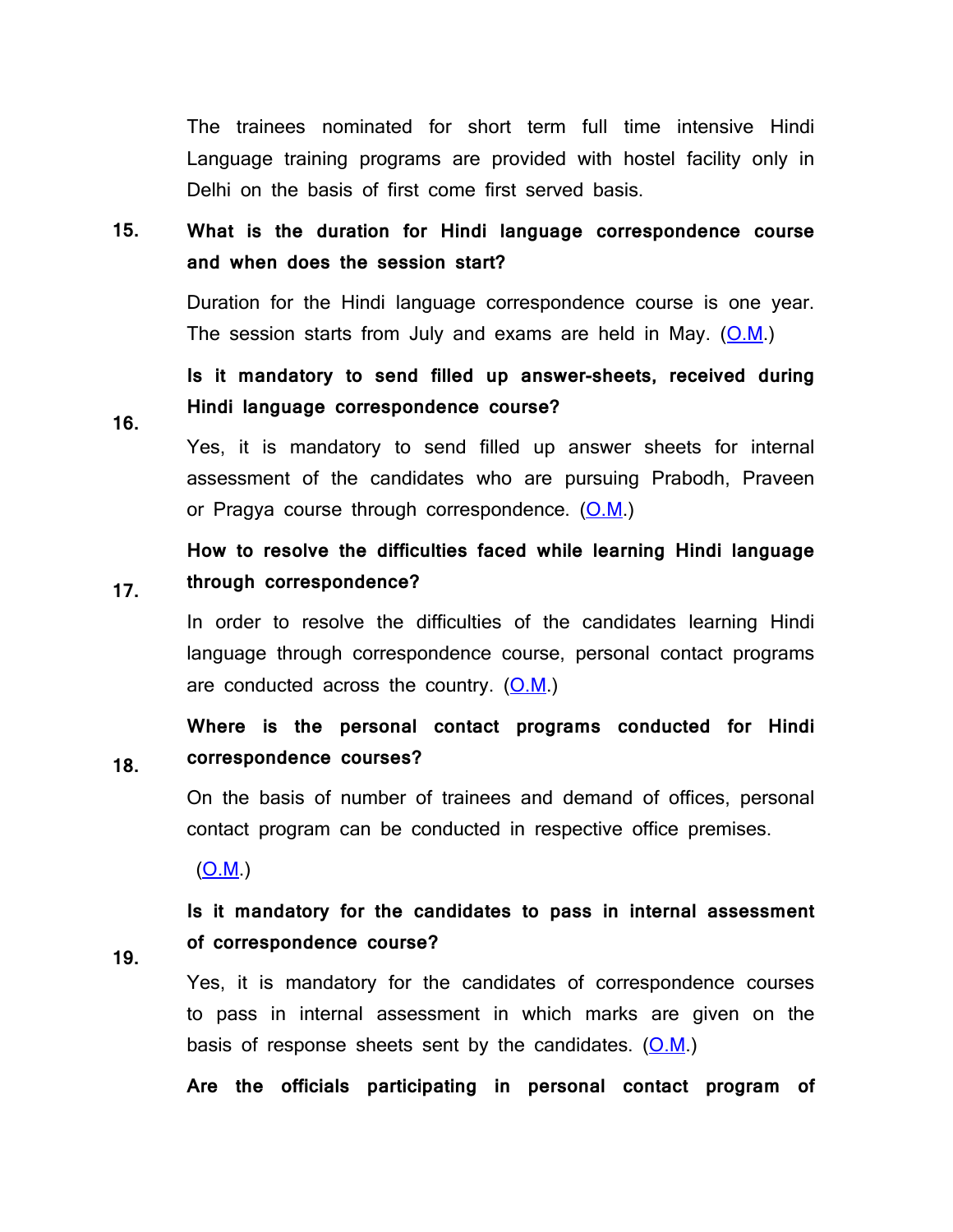### **correspondence courses treated on duty?**

**21.**

**20.** Yes, the officials will be treated as on duty and their TA/ DA will be reimbursed by their respective offices.

**I could not send Response Sheets of Pragya correspondence course but I passed both the papers. What will be my result? Will I be declared pass, if I send the response sheets later?**

No, if a candidate does not send or sends the response sheets late, he will be declared failed in paper-3. But he need not re-appear for written exam. Instead he has to appear for viva-voce, the 3<sup>rd</sup> paper since response sheets received late are not evaluated.

(OM No [15/02/2016/DD\(Exam\)/1022](faqpdf/21H.pdf) dated 09/05/2016)

# **What are the incentives for officials who receive Hindi language training through correspondence?**

**22.** The officials who receive Hindi language training through correspondence are treated as private candidates. Hence, as per rule, after passing Hindi Prabodh, Praveen and Pragya examination they are eligible for cash award and personal pay. In addition to this, they are also eligible for lump-sum award.

(OM No [21034/66/2010-OL\(Trg\)dated](faqpdf/22E.pdf) 29/07/2011)

**Who can participate in five days full time intensive workshops conducted by Central Hindi Training Institute?**

**23.** The officials who possess 'working knowledge' of Hindi are eligible to participate in these workshops.

**For which officials 'Orientation' programs are conducted?**

Joint/Deputy/Assistant Director (OL), Hindi Officer, Deputy/Assistant

**24.**  Manager (OL) who are responsible for implementing Official Language Policy/ translation of the Government of India are eligible to participate in these programs. (See OM 12 AE)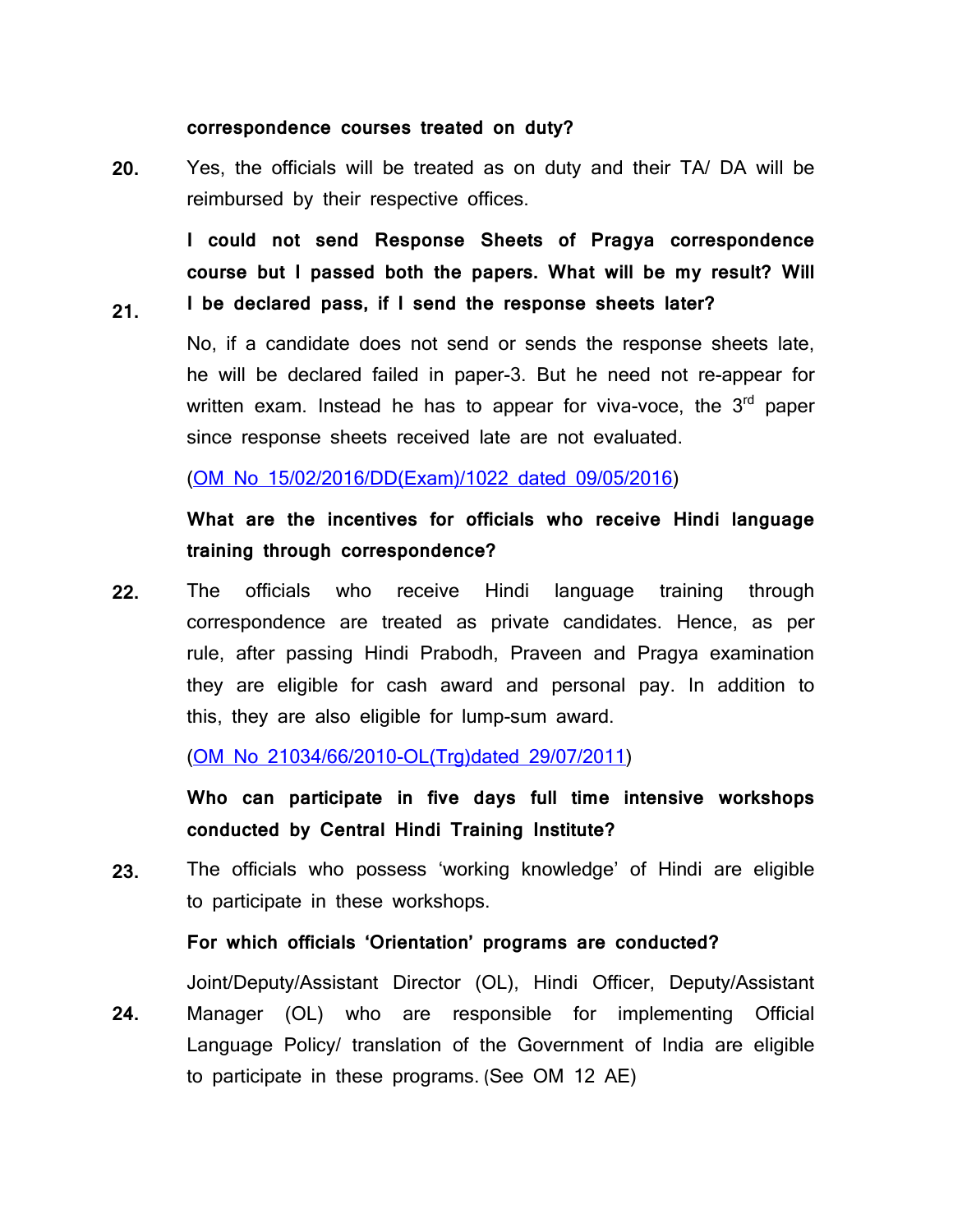**What do you mean by the program 'Training for Trainers' conducted by Central Hindi Training Institute?**

**25.** The faculty members of various Indian Government training institutions, who are imparting training in English and other regional languages but facing difficulties in imparting training in Hindi, are eligible for these training programs.

> **Is there any advanced training course conducted by Central Hindi Training Institute/ Hindi Teaching Scheme for the officials who possess 'working knowledge' of Hindi?**

**26.**

Yes, practice based 'Paarangat' course is conducted/ designed for the officials who possess 'working knowledge' of Hindi.

(OM [12012/03/2015-OL\(Policy\)](faqpdf/12E.pdf) dated 22/04/2015)

**What is the minimum qualification required for admission in Parangat course?**

**27.** The officials who have passed 'Pragya' exam conducted by Central Hindi Training Institute/Hindi Teaching Scheme or possess 'working knowledge' can enrol in "Paarangat' course.

(OM [12012/03/2015-OL\(Policy\)](faqpdf/12E.pdf) dated 22/04/2015)

**Can officials who have passed matric exam with Hindi as a subject or in Hindi medium, enrol in 'Paarangat' course?**

**28.** Yes officials, who have passed matric exam with Hindi as a subject or in Hindi medium, can enrol in 'Paarangat' course.

(OM [12012/03/2015-OL\(Policy\)](faqpdf/12E.pdf) dated 22/04/2015)

**Is Paarangat training available through correspondence?**

**29.** No, the 'Paarangat' course is a practice-based course and hence its training is not available through correspondence.

**Where are the five-days: (validation courses) short term training**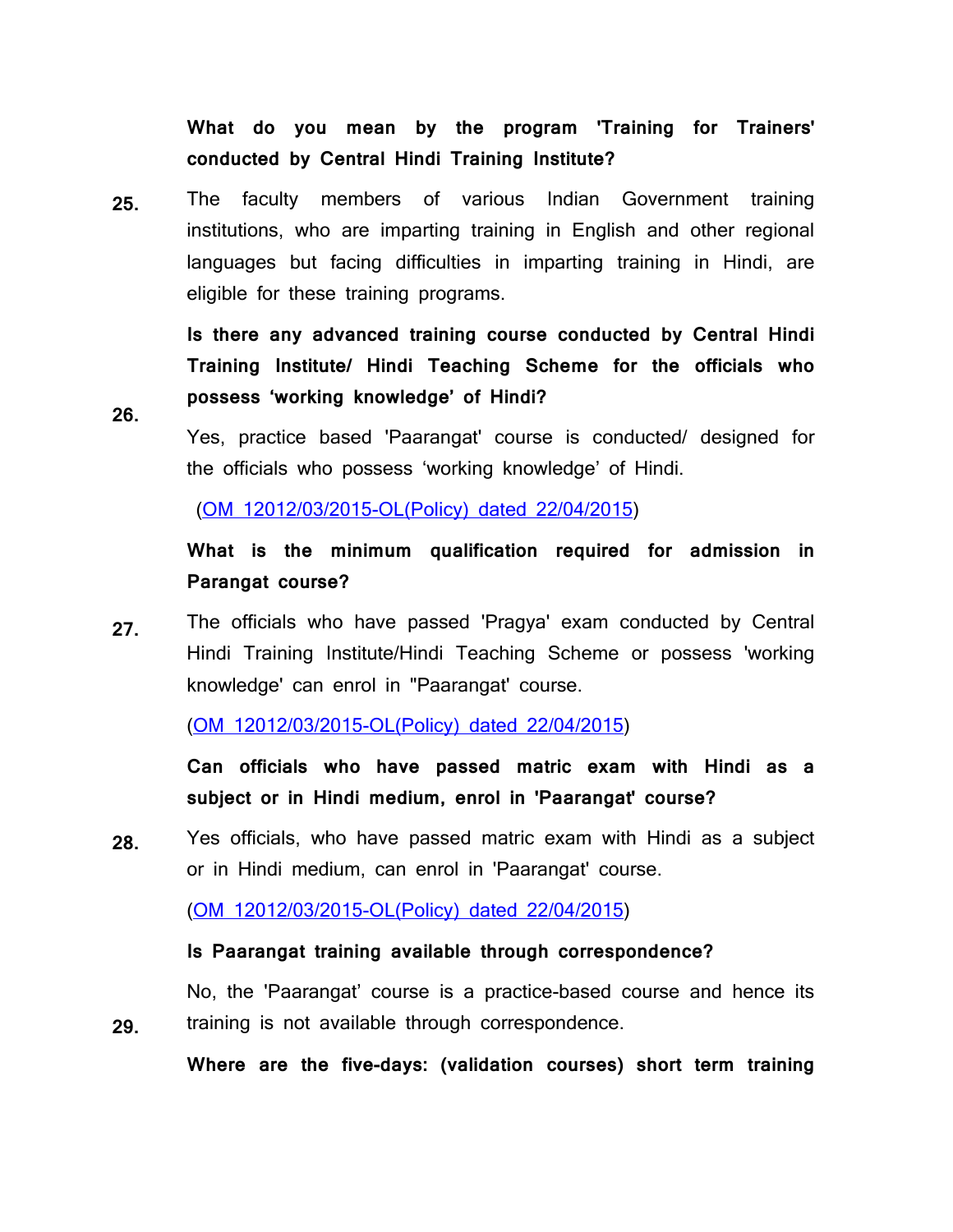## **programs being conducted?**

**30.** These programs are conducted according to the demands of the various offices in their respective office premises.

# (OM [7/7/2016-HTS\(HQ\)\)](faqpdf/30H.pdf)

**One of the officials of our office has passed 'Hindi certificate' and 'Diploma in Hindi' conducted by Central Hindi Directorate, New Delhi. Is it mandatory for him to pass Praveen and Pragya course organised by Hindi Teaching Scheme?**

No, the above courses conducted by Central Hindi Directorate have been considered equivalent to Praveen and Pragya courses of Hindi Teaching Scheme.

**Is there any separate Prabodh or Praveen course for bank officials?**

**32.** No, the same Prabodh and Praveen courses conducted by Hindi Teaching Scheme are prescribed for the bank officials.

**Is 'Banking Hindi Course' equivalent to 'Pragya course'?**

Yes, both levels are equivalent. Officials of banks have option to choose any course for training and writing exam.

**We want to give 'Banking Hindi Course' to our bank officials. Is it possible for Hindi Teaching Scheme to conduct separate class for them?**

**34.**

**33.**

**31.**

Yes, if the number of trainees is 30 or more in an office, separate training class can be conducted by HTS. The banks have to pay the training fees for these classes proportionately shall be fixed by the Dept. of Official Language from time to time.

(OM [No.11017/2/1992OL\(D\)](faqpdf/34E.pdf) dated 15/06/1992)

**Is 'Banking Hindi Course' book given free of cost by Hindi Teaching Scheme?**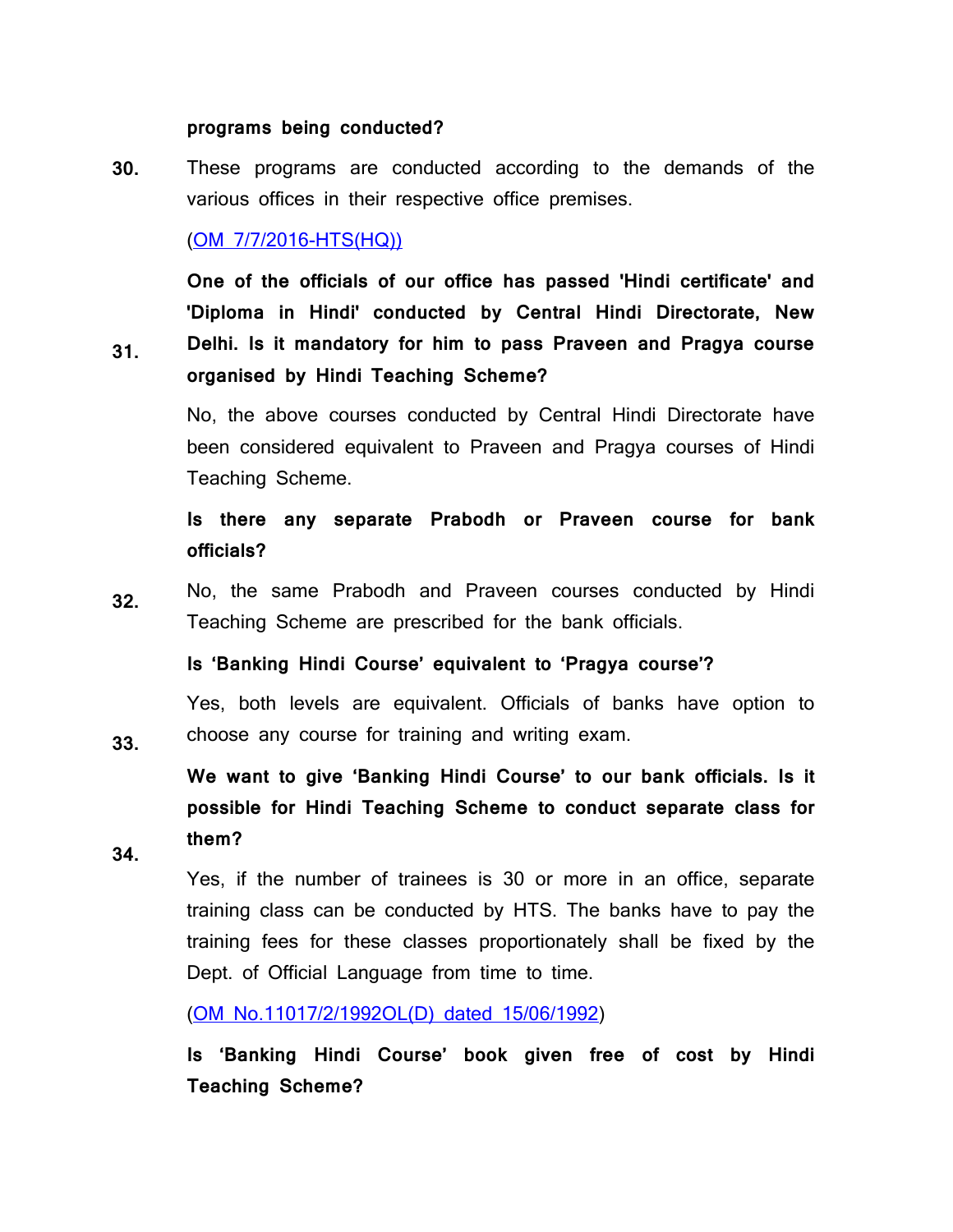**35.** No, 'Banking Hindi Course' book is not arranged/ issued by HTS. This book may be purchased by the concerned bank from Central Hindi Institute, Shitala Road. Agra-282995.

**Four of our bank officials are receiving training in one of Hindi Teaching Scheme centres. Will the officials have to pay the training fee?**

No, the bank officials who receive training on any regular centre of Hindi Teaching Scheme need not pay any training fee.

(OM No. [11017/2/92-OL\(D\)](faqpdf/34E.pdf) Dated - 05/06/1992)

**Are books provided free of cost to the candidates who come for training from enterprises/ corporations/ banks/ public bodies owned and controlled by Government of India?**

**37.**

**36.**

Yes, the candidates who come for training from enterprises/ corporations/banks/public bodies owned and controlled by Government of India are provided with Prabodh, Praveen, Pragya and Paarangat books free of cost.

(OM No. [12013/1/2005-OL\(Trg\)](faqpdf/37E.pdf) Dated 08/04/2005)

**What is the last date for submitting application forms for writing Hindi exams?**

**38.** 15 February (for January-May session) 16 August (for July-November session) is the last date for submitting application forms for writing Hindi exams.

(OM [15/65/187-DD\(Exam\)/4106](faqpdf/38-39E.pdf) Dated 20/07/1987)

**How often in a year Prabodh, Praveen, Pragya and Paarangat exams of Hindi Teaching Scheme are conducted?**

**39.** Hindi Prabodh, Praveen, Pragya and Parangat exams of Hindi Teaching Scheme are conducted twice a year (In the third/fourth week of May and November).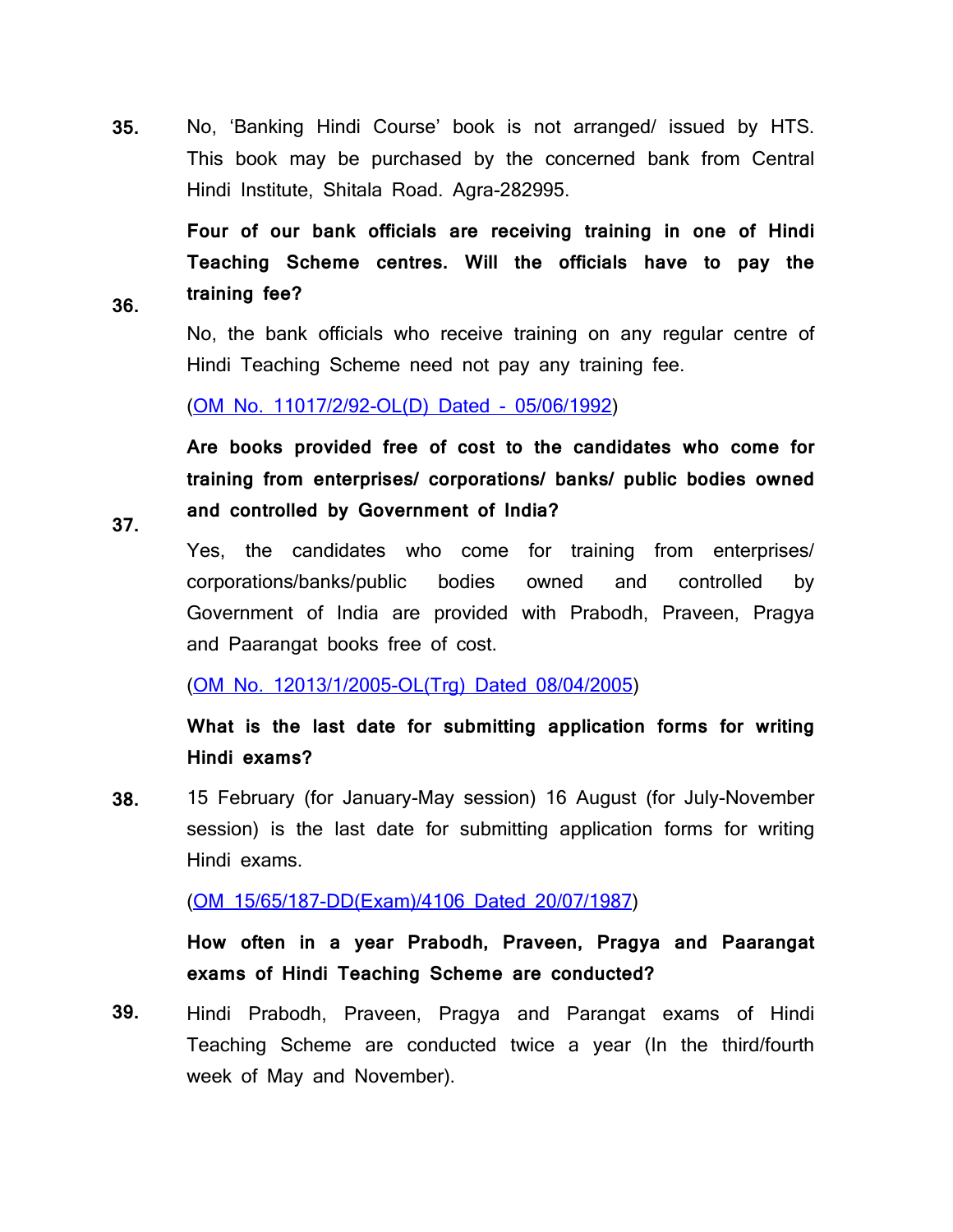# (OM [15/65/187-DD\(Exam\)/4106](faqpdf/38-39E.pdf) Dated 20/07/1987)

**Will the trainees of enterprises/corporations/banks/public bodies owned and controlled by Government of India have to pay examination fee?**

**40.**

**43.**

For the trainees of enterprises/corporations/banks/public bodies owned and controlled by Government of India, the examination fee of  $\bar{\tau}$ 100/- per trainee is payable except for Paarangat exam.

(OM [21034/52/2010](faqpdf/40H.pdf) OL(Trg) Dated 14/12/2010)

**What is the mode of payment of examination fee - cash or bank draft?**

**41. The** examination fee cannot be paid in cash. The payment may be made by demand draft or online through website [www.onlinesbi.com](http://www.onlinesbi.com/) →State Bank Collect →State of Corporate/Institutions→ All India→ Type of Corporate/ Institution→ Govt. Dept.→ Hindi Teaching Scheme Dept. of official language MHA→ Hindi Teaching Scheme. After making payment the copy of online fee receipt is to be sent to the Deputy Director Exam, Hindi Teaching Scheme, 6<sup>th</sup> floor, East block-7, RK Puram, New Delhi-110066.

> **I want to appear in Prabodh exam as a private candidate. Can I send application form directly to examination branch?**

**42.** No, The application form duly filled by candidate will be forwarded by head of office of the candidate to exam branch through concerned Regional Deputy Director of HTS.

**I am a trainee of Praveen course through correspondence. Due to some reason I could not appear in the examination. Should I get re-registered in correspondence wing and then appear in examination a year later?**

The trainees of language correspondence courses who couldn't appear in the exam conducted in May will be treated as private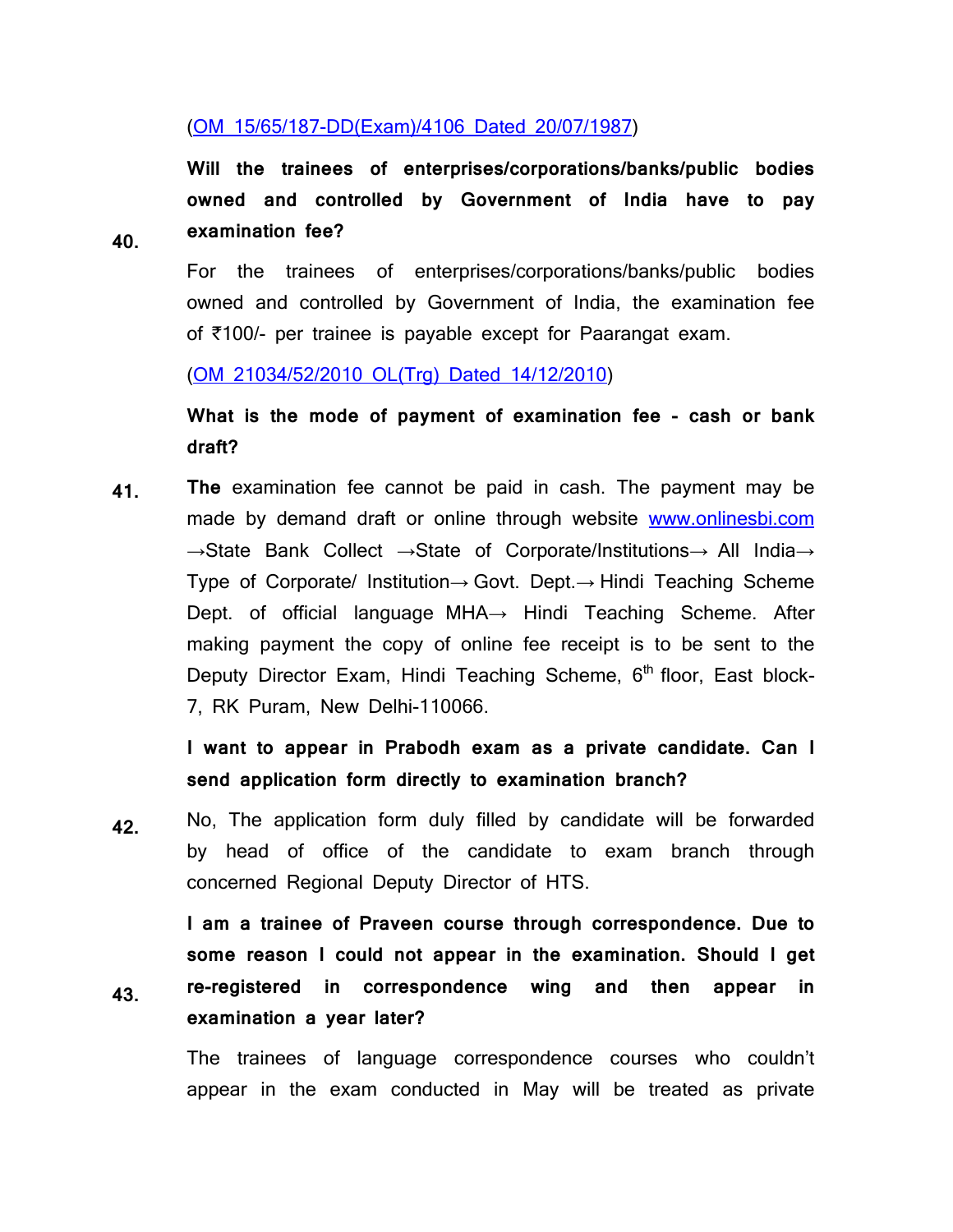candidates. They should again fill up form as a private candidate; get it verified by head of his/her office and send to Deputy Director Exam through regional Deputy Director of HTS. Such candidates may appear in the exam, conducted in November.

**44. In our office 15 officials are receiving training through correspondence course and there is no examination centre nor any Hindi Teaching Scheme office located nearby. Is it possible to set up an examination centre in our office?**

> Yes, if 10 or more trainees are writing examination in an office, an examination centre can be set up on demand.

For related OM click this link)

**46.**

**Is online exam facility available for the candidates on all the exam centres of Hindi Teaching Scheme?**

**45.** No, currently the online exam facility is available in the centres where online classes are conducted. If any office specially demands, online exam can be conducted.

**I am getting training of Praveen from Guwahati centre. But I have to go to Chennai on my exam date. Is there any provision for change of examination centre?**

Yes, there is provision for change of examination centre, but information in this regard is to be given to examination wing at least one month prior to the examination date and it is mandatory to obtain permission letter from them.

**If someone failed in supplementary examination of Prabodh-1, is it possible to re-appear in the supplementary?**

**47.** No, if someone fails in the supplementary exam he will be declared failed in the result.

(OM No. [15/2/2013/DD\(Exam\)/1022](faqpdf/47H.pdf) Dated 09/05/2016)